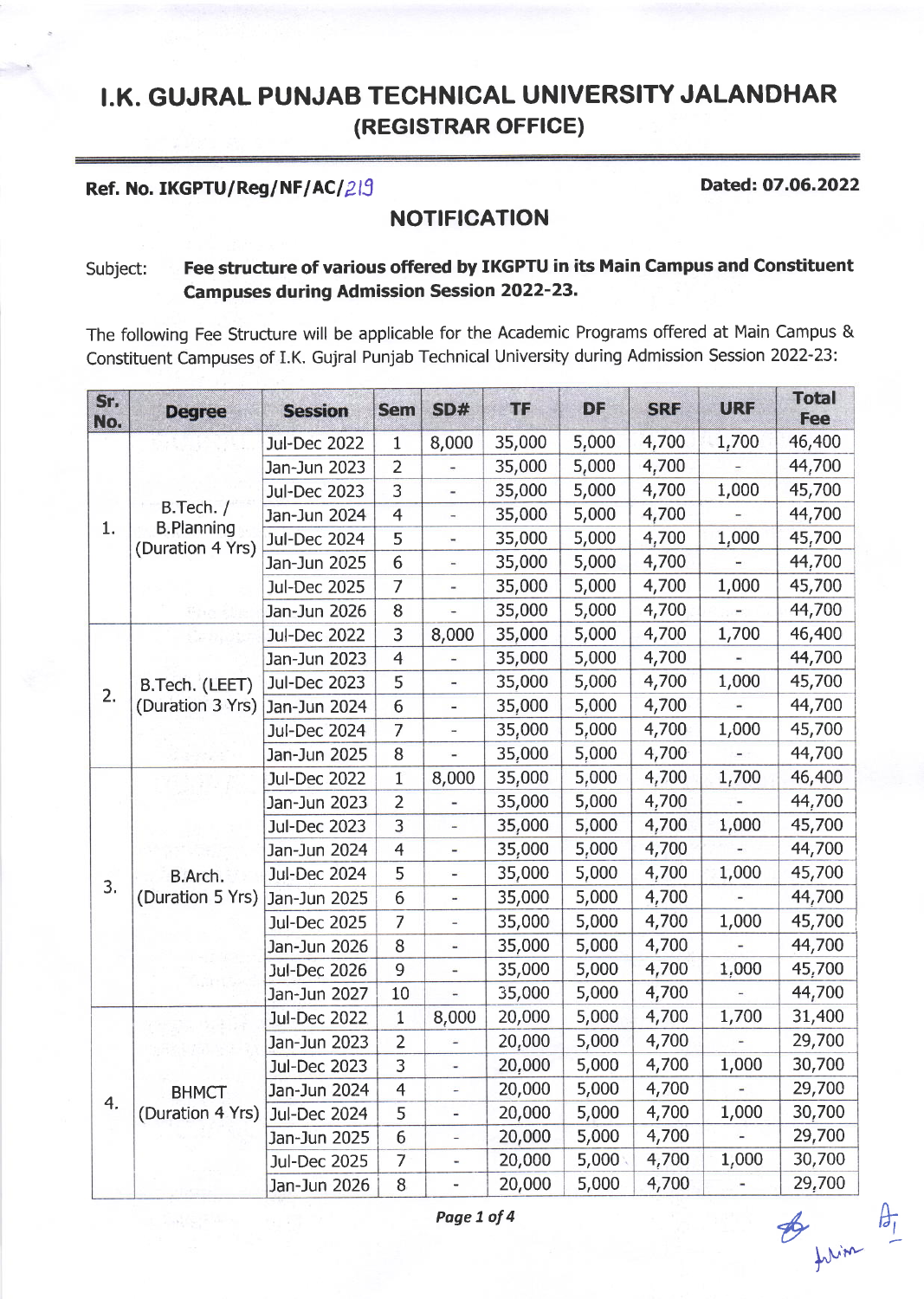| Sr.<br>No. | <b>Degree</b>                                  | <b>Session</b>      | <b>Sem</b>     | SD#                      | <b>TF</b> | DF    | <b>SRF</b> | <b>URF</b> | <b>Total</b><br>Fee |
|------------|------------------------------------------------|---------------------|----------------|--------------------------|-----------|-------|------------|------------|---------------------|
|            |                                                | <b>Jul-Dec 2022</b> | $\mathbf 1$    | 5,000                    | 15,500    | 2,000 | 4,700      | 1,700      | 23,900              |
|            |                                                | Jan-Jun 2023        | 2              | ۰                        | 15,500    | 2,000 | 4,700      |            | 22,200              |
|            | <b>BBA / BCA</b>                               | <b>Jul-Dec 2023</b> | 3              | $\blacksquare$           | 15,500    | 2,000 | 4,700      | 1,000      | 23,200              |
| 5.         | (Duration 3 Yrs)                               | Jan-Jun 2024        | $\overline{4}$ | ۰                        | 15,500    | 2,000 | 4,700      |            | 22,200              |
|            |                                                | <b>Jul-Dec 2024</b> | 5              | $\overline{\phantom{0}}$ | 15,500    | 2,000 | 4,700      | 1,000      | 23,200              |
|            |                                                | Jan-Jun 2025        | 6              |                          | 15,500    | 2,000 | 4,700      |            | 22,200              |
|            |                                                | <b>Jul-Dec 2022</b> | $\mathbf{1}$   | 5,000                    | 15,500    | 2,000 | 4,700      | 1,700      | 23,900              |
|            | <b>BCA (LEET)</b>                              | Jan-Jun 2023        | $\overline{2}$ | ÷                        | 15,500    | 2,000 | 4,700      |            | 22,200              |
| 6.         | (Duration 2 Yrs)                               | <b>Jul-Dec 2023</b> | 3              | $\overline{a}$           | 15,500    | 2,000 | 4,700      | 1,000      | 23,200              |
|            |                                                | Jan-Jun 2024        | $\overline{4}$ |                          | 15,500    | 2,000 | 4,700      |            | 22,200              |
|            | B.A. (JMC) /                                   | <b>Jul-Dec 2022</b> | $\mathbf{1}$   | 5,000                    | 10,000    | 2,000 | 4,700      | 1,700      | 18,400              |
|            | B.Sc. (Env.<br>Science)/                       | Jan-Jun 2023        | $\overline{2}$ | $\overline{a}$           | 10,000    | 2,000 | 4,700      |            | 16,700              |
|            | <b>B.Sc.</b> (H)                               | <b>Jul-Dec 2023</b> | 3              | $\blacksquare$           | 10,000    | 2,000 | 4,700      | 1,000      | 17,700              |
| 7.         | Physics/ B.Sc.                                 | Jan-Jun 2024        | $\overline{4}$ | ۰                        | 10,000    | 2,000 | 4,700      |            | 16,700              |
|            | (H) Chemistry /<br>B.Sc. (H) Maths             | <b>Jul-Dec 2024</b> | 5              | $\frac{1}{2}$            | 10,000    | 2,000 | 4,700      | 1,000      | 17,700              |
|            | (Duration 3 Yrs)                               | Jan-Jun 2025        | 6              | ÷,                       | 10,000    | 2,000 | 4,700      |            | 16,700              |
|            |                                                | <b>Jul-Dec 2022</b> | 1              | 5,000                    | 10,000    | 2,000 | 4,700      | 1,700      | 18,400              |
|            |                                                | Jan-Jun 2023        | $\overline{2}$ | Ξ                        | 10,000    | 2,000 | 4,700      |            | 16,700              |
|            | B.Sc. (Food<br>Technology)<br>(Duration 4 Yrs) | <b>Jul-Dec 2023</b> | 3              | $\blacksquare$           | 10,000    | 2,000 | 4,700      | 1,000      | 17,700              |
|            |                                                | Jan-Jun 2024        | 4              | $\overline{\phantom{0}}$ | 10,000    | 2,000 | 4,700      |            | 16,700              |
| 8.         |                                                | <b>Jul-Dec 2024</b> | 5              | $\overline{\phantom{0}}$ | 10,000    | 2,000 | 4,700      | 1,000      | 17,700              |
|            |                                                | Jan-Jun 2025        | 6              | ۳                        | 10,000    | 2,000 | 4,700      |            | 16,700              |
|            |                                                | <b>Jul-Dec 2025</b> | $\overline{7}$ | ÷                        | 10,000    | 2,000 | 4,700      | 1,000      | 17,700              |
|            |                                                | Jan-Jun 2026        | 8              |                          | 10,000    | 2,000 | 4,700      |            | 16,700              |
|            | M.Tech. /<br>M.Arch. /                         | <b>Jul-Dec 2022</b> | 1              | 5,000                    | 35,000    | 5,000 | 4,700      | 1,700      | 46,400              |
|            |                                                | Jan-Jun 2023        | 2              |                          | 35,000    | 5,000 | 4,700      |            | 44,700              |
| 9.         | M.Planning                                     | <b>Jul-Dec 2023</b> | 3              | ÷                        | 21,000    | 5,000 | 4,700      | 1,000      | 31,700              |
|            | (Duration 2 Yrs)                               | Jan-Jun 2024        | $\overline{4}$ | ÷                        | 10,000    | 5,000 | 4,700      |            | 19,700              |
|            | MA / M.Sc.                                     | <b>Jul-Dec 2022</b> | $\mathbf{1}$   | 5,000                    | 11,000    | 2,000 | 4,700      | 1,700      | 19,400              |
|            |                                                | Jan-Jun 2023        | 2              | Ξ                        | 11,000    | 2,000 | 4,700      |            | 17,700              |
| 10.        | (Duration 2 Yrs)                               | <b>Jul-Dec 2023</b> | 3              | ÷                        | 11,000    | 2,000 | 4,700      | 1,000      | 18,700              |
|            |                                                | Jan-Jun 2024        | 4              | $\overline{\phantom{0}}$ | 11,000    | 2,000 | 4,700      |            | 17,700              |
|            |                                                | <b>Jul-Dec 2022</b> | $\mathbf{1}$   | 5,000                    | 35,000    | 5,000 | 4,700      | 1,700      | 46,400              |
|            | <b>MCA</b>                                     | Jan-Jun 2023        | 2              | $\overline{a}$           | 35,000    | 5,000 | 4,700      | -          | 44,700              |
| 11.        | (Duration 2 Yrs)                               | <b>Jul-Dec 2023</b> | 3              | ۰                        | 35,000    | 5,000 | 4,700      | 1,000      | 45,700              |
|            |                                                | Jan-Jun 2024        | 4              | -                        | 35,000    | 5,000 | 4,700      |            | 44,700              |
|            |                                                | <b>Jul-Dec 2022</b> | $\mathbf{1}$   | 5,000                    | 35,000    | 5,000 | 4,700      | 1,700      | 46,400              |
| 12.        | <b>MBA</b><br>(Duration 2 Yrs)                 | Jan-Jun 2023        | $\overline{2}$ | ÷                        | 35,000    | 5,000 | 4,700      |            | 44,700              |
|            |                                                | <b>Jul-Dec 2023</b> | 3              | -                        | 35,000    | 5,000 | 4,700      | 1,000      | 45,700              |

 $\overline{\phantom{a}}$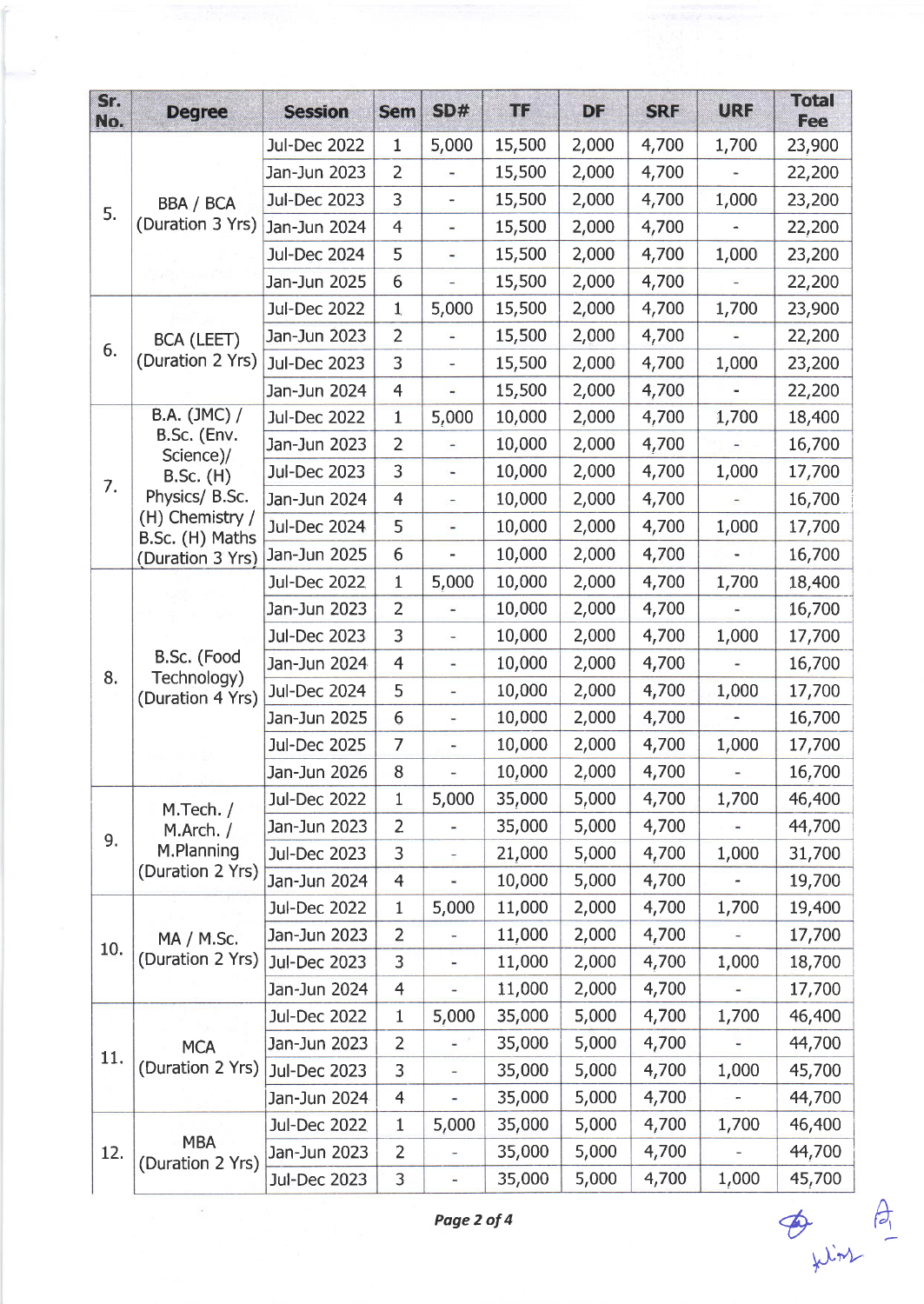| Sr.<br>No. | <b>Degree</b> | <b>Session</b>      | <b>Sem</b>     | SD#                          | <b>TF</b> | DF    | <b>SRF</b> | <b>URF</b>                   | <b>Total</b><br><b>Fee</b> |
|------------|---------------|---------------------|----------------|------------------------------|-----------|-------|------------|------------------------------|----------------------------|
|            |               | Jan-Jun 2024        | $\overline{4}$ | $\qquad \qquad$              | 35,000    | 5,000 | 4,700      | u,                           | 44,700                     |
|            |               | <b>Jul-Dec 2022</b> | $\mathbf 1$    | 5,000                        | 15,500    | 2,000 | 4,700      | 1,700                        | 23,900                     |
|            |               | Jan-Jun 2023        | $\overline{2}$ | $\frac{1}{2}$                | 15,500    | 2,000 | 4,700      |                              | 22,200                     |
|            |               | <b>Jul-Dec 2023</b> | 3              | $\overline{\phantom{0}}$     | 15,500    | 2,000 | 4,700      | 1,000                        | 23,200                     |
|            | <b>MBA</b>    | Jan-Jun 2024        | $\overline{4}$ | $\overline{\phantom{a}}$     | 15,500    | 2,000 | 4,700      | $\qquad \qquad \blacksquare$ | 22,200                     |
|            | (Five Years   | <b>Jul-Dec 2024</b> | 5              | ä,                           | 15,500    | 2,000 | 4,700      | 1,000                        | 23,200                     |
| 13.        | Integrated    | Jan-Jun 2025        | 6              | $\overline{a}$               | 15,500    | 2,000 | 4,700      |                              | 22,200                     |
|            | Course)       | <b>Jul-Dec 2025</b> | $\overline{7}$ | $\frac{1}{2}$                | 35,000    | 5,000 | 4,700      | 1,000                        | 45,700                     |
|            |               | Jan-Jun 2026        | 8              | $\blacksquare$               | 35,000    | 5,000 | 4,700      |                              | 44,700                     |
|            |               | <b>Jul-Dec 2026</b> | 9              | $\qquad \qquad \blacksquare$ | 35,000    | 5,000 | 4,700      | 1,000                        | 45,700                     |
|            |               | Jan-Jun 2027        | 10             | ω                            | 35,000    | 5,000 | 4,700      |                              | 44,700                     |
| 14.        |               | <b>Jul-Dec 2022</b> | $\mathbf{1}$   | 5,000                        | 10,000    | 2,000 | 4,700      | 1,700                        | 18,400                     |
|            |               | Jan-Jun 2023        | 2              | -                            | 10,000    | 2,000 | 4,700      |                              | 16,700                     |
|            |               | <b>Jul-Dec 2023</b> | 3              | $\frac{1}{2}$                | 10,000    | 2,000 | 4,700      | 1,000                        | 17,700                     |
|            | M. Comm.      | Jan-Jun 2024        | $\overline{4}$ | -                            | 10,000    | 2,000 | 4,700      |                              | 16,700                     |
|            | (Five Years   | <b>Jul-Dec 2024</b> | 5              | $\frac{1}{2}$                | 10,000    | 2,000 | 4,700      | 1,000                        | 17,700                     |
|            | Integrated    | Jan-Jun 2025        | 6              | ٠                            | 10,000    | 2,000 | 4,700      | $\overline{a}$               | 16,700                     |
|            | Course)       | <b>Jul-Dec 2025</b> | $\overline{7}$ |                              | 11,000    | 2,000 | 4,700      | 1,000                        | 18,700                     |
|            |               | Jan-Jun 2026        | 8              | ÷                            | 11,000    | 2,000 | 4,700      | $\qquad \qquad \blacksquare$ | 17,700                     |
|            |               | <b>Jul-Dec 2026</b> | 9              | ÷,                           | 11,000    | 2,000 | 4,700      | 1,000                        | 18,700                     |
|            |               | Jan-Jun 2027        | 10             | ٠                            | 11,000    | 2,000 | 4,700      |                              | 17,700                     |

Note : The following Fee have not been included in the "Total Fee" of above Fee Structure:-

- 1. Non-refundable amount of Admission Processing Fee / Counselling Fee (as applicable) will be charged at the time of admission only.
- 2. Examination Fee (as applicable) will be charged by Examination Department before the start of Semester Examination.

# Security Deposit is a refundable amount and will be charged at the time of admission. This amount is not included in total Fee Structure,

Bifurcation of University Related Fee (URF):

| Sr. No.       | <b>University Related Fee</b>               | <b>Admission</b> | <b>Re-admission</b> |
|---------------|---------------------------------------------|------------------|---------------------|
|               | University Continuation Fee                 | 100              | 100                 |
| $\mathcal{L}$ | Youth Welfare Fee                           | 200              | 200                 |
| 3             | <b>Cultural &amp; Allied Activities Fee</b> | 200              | 200                 |
| 4             | University Sports Facility Development      | 200              | 200                 |
| 5             | University Sports Fee                       | 100              | 100                 |
| 6             | Magazine Fee                                | 200              | 200                 |
|               | University Registration Fee/Portal fee      | 500              |                     |
| 8             | University Eligibility/Enrolment Fee        | 200              |                     |
|               | <b>Total URF</b>                            | 1700             | 1000                |